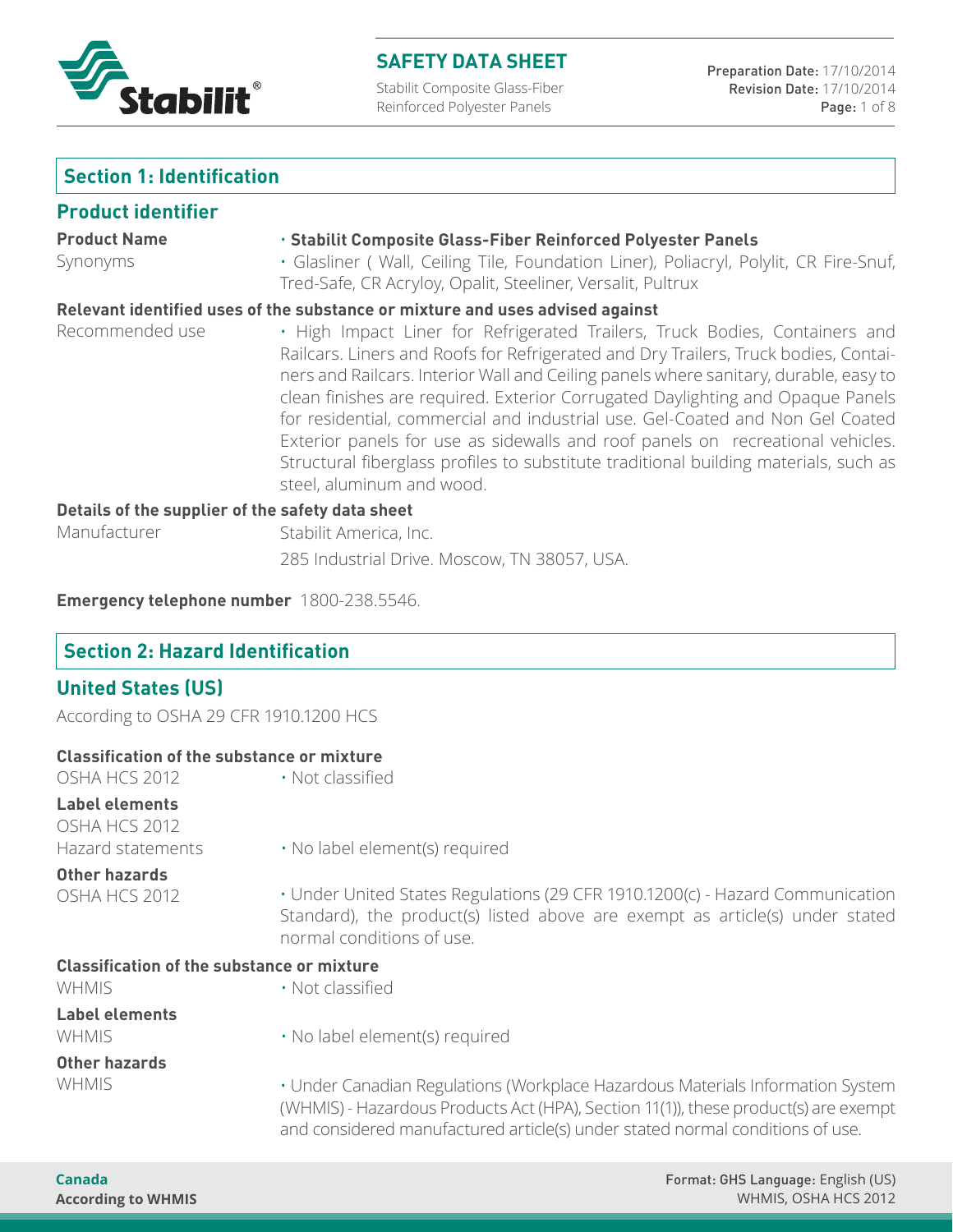

Stabilit Composite Glass-Fiber Reinforced Polyester Panels

**Other information •** As an article this material does not legally require an SDS.

## **Section 3: Composition/Information on Ingredients**

**Substantces Mixtures** • Material does not meet the criteria of a substance. • Under United States Regulations (29 CFR 1910.1200 - Hazard Communication Standard), the products listed above are exempt as articles under stated normal conditions of use. In Canada, these products are considered manufactured articles under the Workplace Hazardous Materials Information System (WHMIS) and are exempt.

## **Section 4: First-Aid Measures**

#### **Description of first aid measures**

| <b>Inhalation</b>                                           | . First aid is not expected to be necessary if material is used under ordinary<br>conditions and as recommended. If signs/symptoms develop, move person to<br>fresh air. Administer oxygen if breathing is difficult. Give artificial respiration if<br>victim is not breathing. If signs/symptoms continue, get medical attention. |  |  |  |
|-------------------------------------------------------------|-------------------------------------------------------------------------------------------------------------------------------------------------------------------------------------------------------------------------------------------------------------------------------------------------------------------------------------|--|--|--|
| <b>Skin</b>                                                 | . First aid is not expected to be necessary if material is used under ordinary<br>conditions and as recommended. Wash skin with soap and water. If signs/symp-<br>toms develop, get medical attention.                                                                                                                              |  |  |  |
| <b>Eye</b>                                                  | · First aid is not expected to be necessary if material is used under ordinary<br>conditions and as recommended. If contact with material occurs flush eyes with<br>water. If signs/symptoms develop, get medical attention.                                                                                                        |  |  |  |
| Indigestion                                                 | . First aid is not expected to be necessary if material is used under ordinary condi-<br>tions and as recommended. If signs/symptoms develop, get medical attention.                                                                                                                                                                |  |  |  |
| Most important symptoms and effects, both acute and delayed |                                                                                                                                                                                                                                                                                                                                     |  |  |  |
|                                                             | · Under normal conditions of use, no health effects are expected.                                                                                                                                                                                                                                                                   |  |  |  |
|                                                             | Indication of any immediate medical attention and special treatment needed                                                                                                                                                                                                                                                          |  |  |  |

Notes to Physician • No specific actions or treatments recommended related to exposure to this material.

# **Section 5: Fire-Fighting Measures**

#### **Extinguishing media**

|                                   | Suitable Extinguishing Media $\cdot$ In case of fire use media as appropiate for surrounding fire. |
|-----------------------------------|----------------------------------------------------------------------------------------------------|
| Unsuitable Extinguishing<br>Media | · No data available.                                                                               |
|                                   | Special hazards arising from the substance or misture                                              |
| Unusual Fire and                  | . Like other organic building materials (e.g. wood), panels made of fiberglass reinfor-            |
| <b>Explosion Hazards</b>          | ced plastic resins will burn. When ignited may produce dense smoke very rapidly.                   |

Explosion Hazards Hazardous Combustion Products

• All smoke is toxic.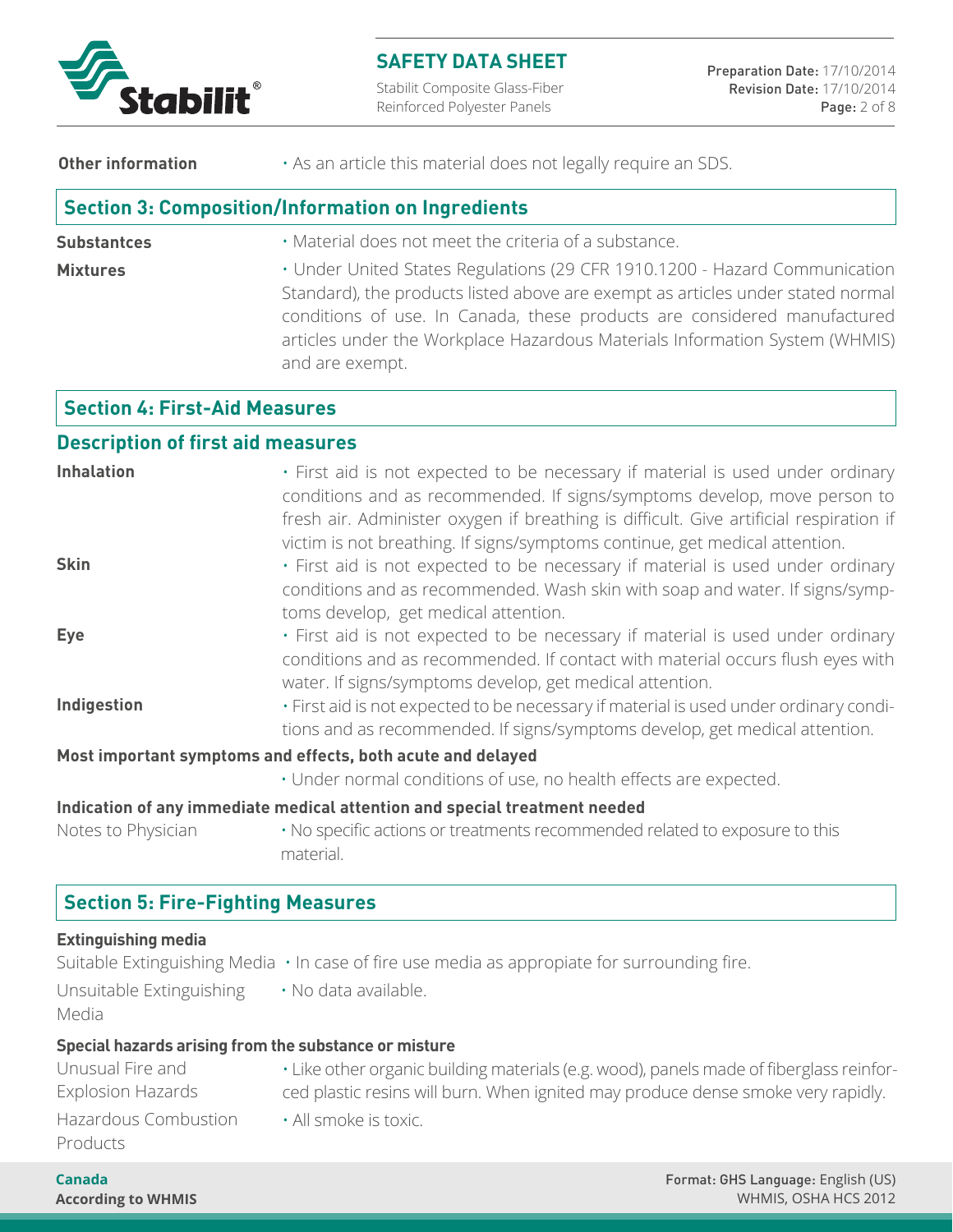

Stabilit Composite Glass-Fiber Reinforced Polyester Panels

| <b>Advice for firefighters</b> | . Wear positive pressure self-contained breathing apparatus (SCBA). Structural |
|--------------------------------|--------------------------------------------------------------------------------|
|                                | firefighters' protective clothing will only provide limited protection.        |

# **Section 6: Accidental Release Measures**

#### **Personal precautions, protective equipment and emergency procedures**

- No special precautions expected to be necessary if material is used under ordinary conditions and as recommended. Personal Precautions
- No emergency procedures are expected to be necessary if material is used under ordinary conditions as recommended. Use normal clean up procedures. Emergency Procedures

#### **Environmental precautions**

• Avoid release to the environment.

#### **Methods and material for containment and cleaning up**

• Carefully shovel or sweep up spilled material and place in suitable container. Containment/Clean-up Measures

| <b>Section 7: Handling and Storage</b> |  |
|----------------------------------------|--|
|----------------------------------------|--|

#### **Precautions for safe handling**

Handling

• Use good safety and industrial hygiene practices.

#### **Conditions for safe storage, including any incompatibilities**

Storage

• Protect from moisture. Store in a cool, dry, well-ventilated place.

## **Section 8: Exposure Controls/Personal Protection**

#### **Control parameters**

| Exposure Limits/Guidelines              | . No applicable exposure limits available for product or components.                                                                                                                                                                                                                                                                                                    |  |  |
|-----------------------------------------|-------------------------------------------------------------------------------------------------------------------------------------------------------------------------------------------------------------------------------------------------------------------------------------------------------------------------------------------------------------------------|--|--|
| <b>Exposure controls</b>                |                                                                                                                                                                                                                                                                                                                                                                         |  |  |
| <b>Engineering</b><br>Measures/Controls | . Good general ventilation should be used. Ventilation rates should be matched<br>to conditions. If applicable, use process enclosures, local exhaust ventilation, or<br>other engineering controls to maintain airborne levels below recommended<br>exposure limits. If exposure limits have not been established, maintain airborne<br>levels to an acceptable level. |  |  |
| <b>Personal Protective Equipment</b>    |                                                                                                                                                                                                                                                                                                                                                                         |  |  |
| Respiratory                             | . In case of insufficient ventilation, wear suitable respiratory equipment.                                                                                                                                                                                                                                                                                             |  |  |
| Eye/Face                                | · Wear safety glasses.                                                                                                                                                                                                                                                                                                                                                  |  |  |

Skin/Body

- Wear appropriate gloves.
- **Environmental Exposure Controls**

• Controls should be engineered to prevent release to the environment, including procedures to prevent spills, atmospheric release and release to waterways. Follow best practice for site management and disposal of waste.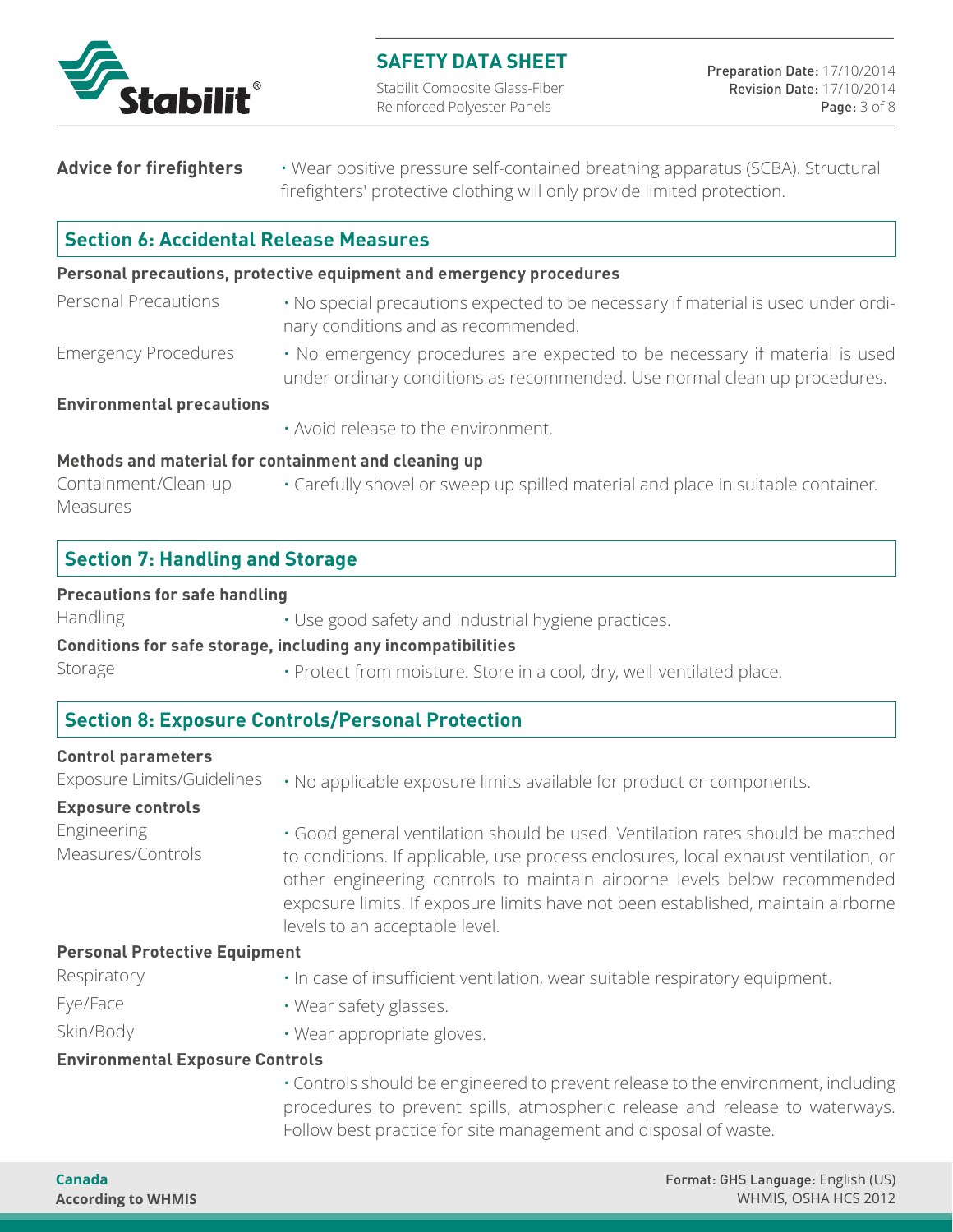

Stabilit Composite Glass-Fiber Reinforced Polyester Panels

## **Section 9: Physical and Chemical Properties**

# **Information on Physical and Chemical Properties**

| <b>Material Description</b>         |                   |                        |                                                               |  |  |
|-------------------------------------|-------------------|------------------------|---------------------------------------------------------------|--|--|
| Physical Form                       | Solid             | Appearance/Description | Rigid panels produced in a variety of<br>colors with no color |  |  |
| Color                               | Various           | Odor                   | Odorless                                                      |  |  |
| Odor Threshold                      | No data available |                        |                                                               |  |  |
| <b>General Properties</b>           |                   |                        |                                                               |  |  |
| <b>Boiling Point</b>                | No data available | Melting Point          | No data available                                             |  |  |
| <b>Decomposition Temperature</b>    | No data available | pH                     | Not relevant                                                  |  |  |
| Specific Gravity/Relative Density   | No data available | Water Solubility       | No data available                                             |  |  |
| Viscosity                           | No data available |                        |                                                               |  |  |
| <b>Volatility</b>                   |                   |                        |                                                               |  |  |
| Vapor Pressure                      | No data available | Vapor Density          | No data available                                             |  |  |
| <b>Evaporation Rate</b>             | No data available |                        |                                                               |  |  |
| Flammability                        |                   |                        |                                                               |  |  |
| Flash Point                         | Not relevant      | UEL                    | Not relevant                                                  |  |  |
| LEL                                 | Not relevant      | Autoignition           | No data available                                             |  |  |
| Flammability (solid, gas)           | No data available |                        |                                                               |  |  |
| Environmental                       |                   |                        |                                                               |  |  |
| Octanol/Water Partition coefficient | No data available |                        |                                                               |  |  |

## **Section 10: Stability and Reactivity**

**Reactivity** • No dangerous reaction known under conditions of normal use. **Chemical stability** • Stable under normal temperatures and pressures. **Possibility of hazardous reactions** • Hazardous polymerization will not occur. **Conditions to avoid** • No data available **Incompatible materials** • No data available **Hazardous decomposition products** • No data available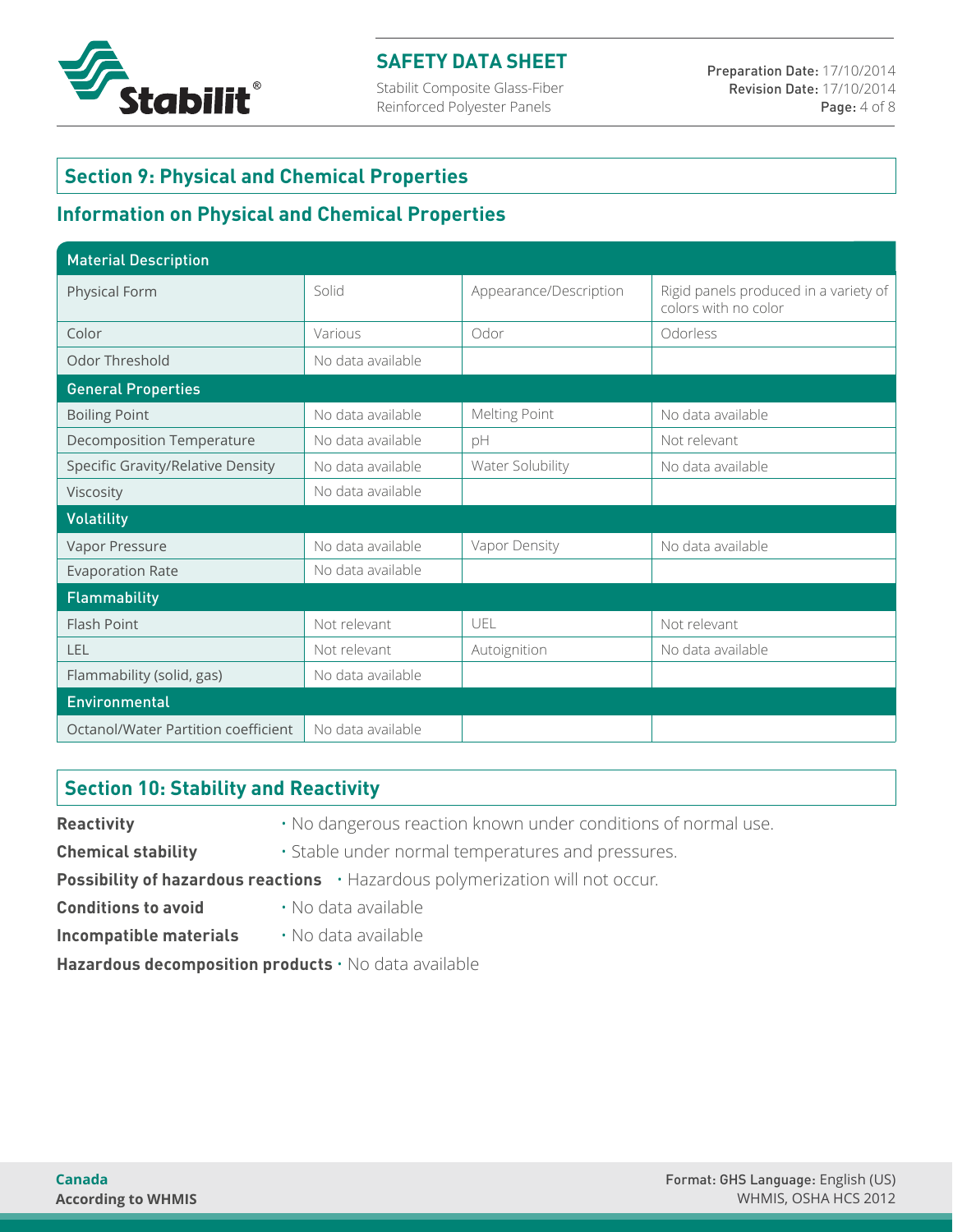

Stabilit Composite Glass-Fiber Reinforced Polyester Panels

# **Section 11: Toxicological Information**

## **Information of toxicological effects**

| <b>GHS Properties</b>            | <b>Classification</b>        |
|----------------------------------|------------------------------|
| Acute toxicity                   | OSHA HCS 2012 · Data lacking |
| <b>Aspiration Hazard</b>         | OSHA HCS 2012 · Data lacking |
| Carcinogenicity                  | OSHA HCS 2012 · Data lacking |
| <b>Germ Cell Mutagenicity</b>    | OSHA HCS 2012 · Data lacking |
| Skin corrosion/Irritation        | OSHA HCS 2012 · Data lacking |
| Skin sensitization               | OSHA HCS 2012 · Data lacking |
| STOT-RE                          | OSHA HCS 2012 · Data lacking |
| STOT-SE                          | OSHA HCS 2012 · Data lacking |
| <b>Toxicity for Reproduction</b> | OSHA HCS 2012 · Data lacking |
| Respiratory sensitization        | OSHA HCS 2012 · Data lacking |
| Serious eye damage/Irritation    | OSHA HCS 2012 · Data lacking |

# **Potential Health Effects**

#### **Inhalation**

#### **Skin**

#### **Eye**

#### **Ingestion**

- Acute (Immediate) Under normal conditions of use, no health effects are expected.
- Chronic (Delayed) Under normal conditions of use, no health effects are expected.
- Acute (Immediate) Under normal conditions of use, no health effects are expected.
- Chronic (Delayed) Under normal conditions of use, no health effects are expected.
- Acute (Immediate) Under normal conditions of use, no health effects are expected.
- Chronic (Delayed) Under normal conditions of use, no health effects are expected.
- Acute (Immediate) Under normal conditions of use, no health effects are expected.
- Chronic (Delayed) Under normal conditions of use, no health effects are expected.

## **Section 12: Ecological Information**

**Toxicity • Non-mandatory section - information about this substance not complied for** this reason.

#### **Persistence and degradability**

 • Non-mandatory section - information about this substance not complied for this reason.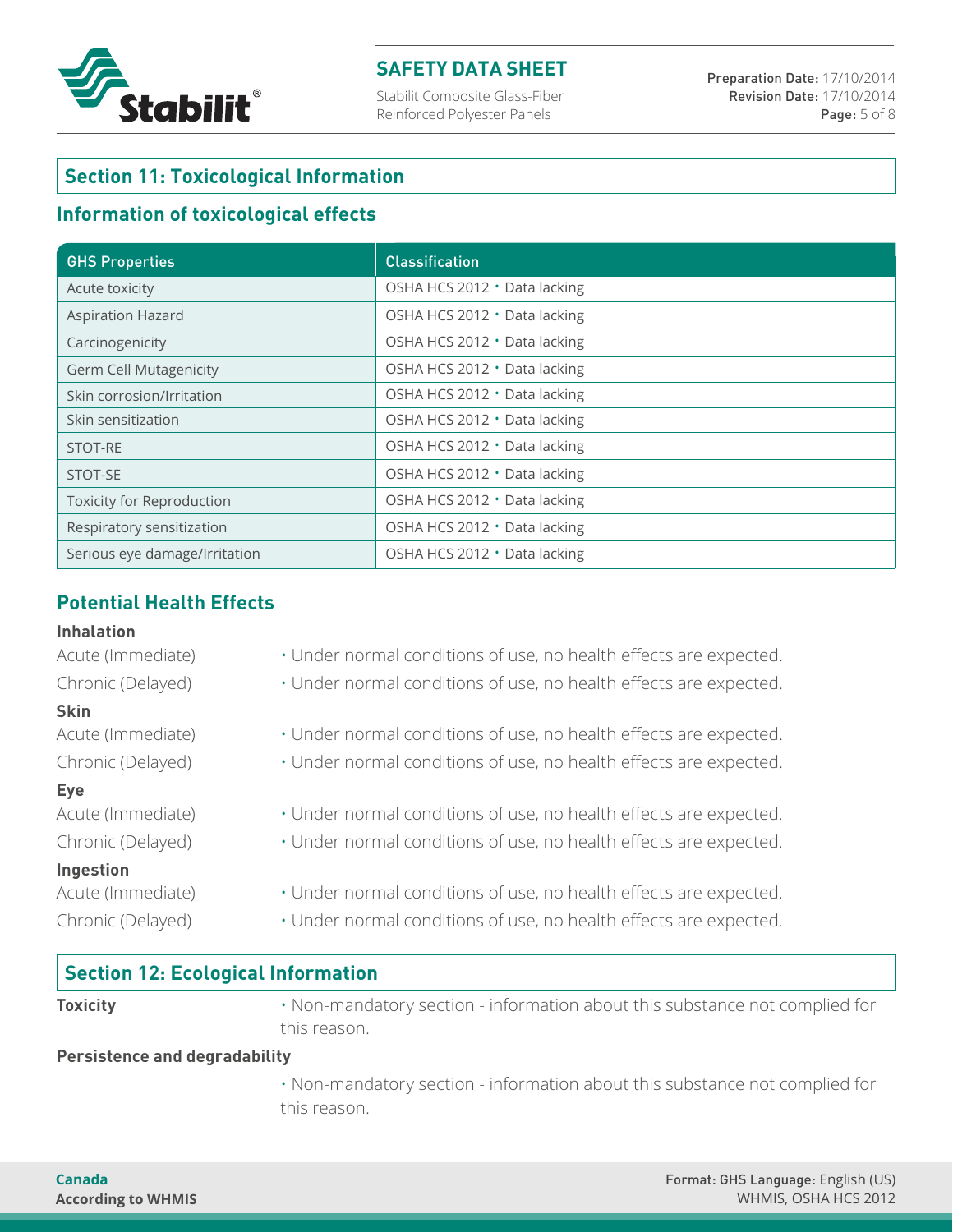

Stabilit Composite Glass-Fiber Reinforced Polyester Panels

|                         | <b>Bioaccumulative potential</b> $\cdot$ Non-mandatory section - information about this substance not complied for<br>this reason. |
|-------------------------|------------------------------------------------------------------------------------------------------------------------------------|
| <b>Mobility in Soil</b> | . Non-mandatory section - information about this substance not complied for<br>this reason.                                        |
| Other adverse effects   | . Non-mandatory section - information about this substance not complied for<br>this reason.                                        |

# **Section 13: Disposal Considerations**

#### **Waste treatment methods**

**Product waste** • Dispose of content and/or container in accordance with local, regional, national, and/or international regulations.

## **Packaging waste** • Dispose of content and/or container in accordance with local, regional, national, and/or international regulations.

# **Section 14: Transport Information**

|                  | <b>UN</b><br>number | <b>UN</b> proper<br>shipping number | Transport hazard<br>class (es) | Packing<br>group | Environmental<br>hazards |
|------------------|---------------------|-------------------------------------|--------------------------------|------------------|--------------------------|
| <b>DOT</b>       | <b>NDA</b>          | Not Regulated                       | <b>NDA</b>                     | <b>NDA</b>       | <b>NDA</b>               |
| TDG              | <b>NDA</b>          | Not Regulated                       | <b>NDA</b>                     | <b>NDA</b>       | <b>NDA</b>               |
| IMO/IMDG         | <b>NDA</b>          | Not Regulated                       | <b>NDA</b>                     | <b>NDA</b>       | <b>NDA</b>               |
| <b>IATA/ICAO</b> | <b>NDA</b>          | Not Regulated                       | <b>NDA</b>                     | <b>NDA</b>       | <b>NDA</b>               |

**Special precautions for user** • Dispose of content

**Transport in bulk according to Annex II of MARPOL 73/78 and the IBC Code** • Dispose of content

## **Section 15: Regulatory Information**

**Safety, health and environmental regulations/legislation specific for the substance or mixture SARA Hazard Classifications** • None

## **Canada**

 **Labor Canada - WHMIS - Classifications of Substances** Not Listed  **Canada - WHMIS - Ingredient Disclosure List** Not Listed

#### **Environment**

 **Canada - CEPA - Priority Substances List** Not Listed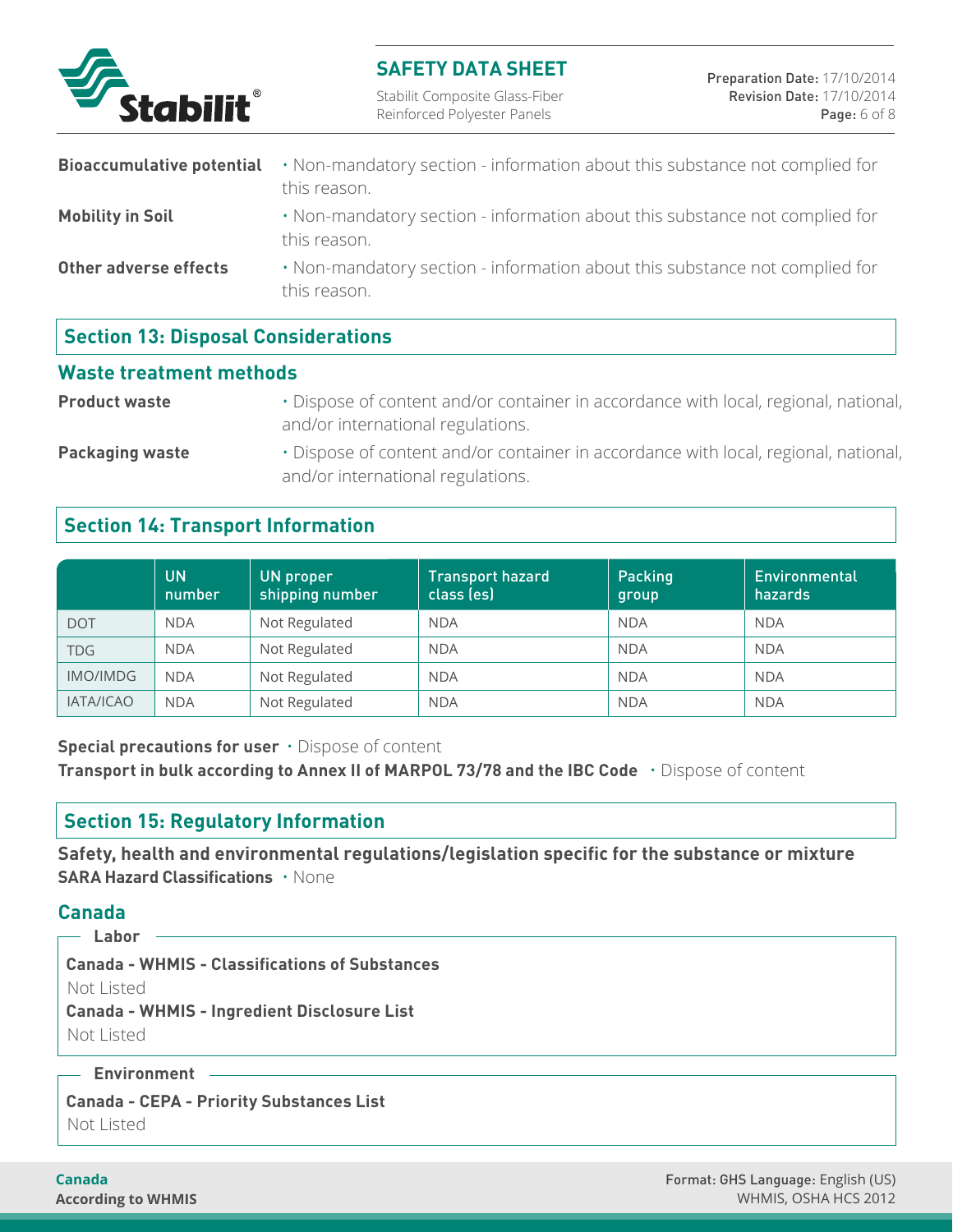

Stabilit Composite Glass-Fiber Reinforced Polyester Panels

Preparation Date: 17/10/2014 Revision Date: 17/10/2014 Page: 7 of 8

## **United States**

 **Labor**

 **U.S. - OSHA - Process Safety Management - Highly Hazardous Chemicals**

Not Listed

 **U.S. - OSHA - Specifically Regulated Chemicals**

Not Listed

 **Environment**

 **U.S. - CAA (Clean Air Act) - 1990 Hazardous Air Pollutants** Not Listed

 **U.S. - CERCLA/SARA - Hazardous Substances and their Reportable Quantities** Not Listed

 **U.S. - CERCLA/SARA - Radionuclides and Their Reportable Quantities** Not Listed

 **U.S. - CERCLA/SARA - Section 302 Extremely Hazardous Substances EPCRA RQs** Not Listed

 **U.S. - CERCLA/SARA - Section 302 Extremely Hazardous Substances TPQs** Not Listed

 **U.S. - CERCLA/SARA - Section 313 - Emission Reporting**

Not Listed

 **U.S. - CERCLA/SARA - Section 313 - PBT Chemical Listing** Not Listed

# **United States - California**

 **Environment U.S. - California - Proposition 65 - Carcinogens List** Not Listed  **U.S. - California - Proposition 65 - Developmental Toxicity** Not Listed  **U.S. - California - Proposition 65 - Maximum Allowable Dose Levels (MADL)** Not Listed  **U.S. - California - Proposition 65 - No Significant Risk Levels (NSRL)** Not Listed  **Canada - CEPA - Priority Substances List** Not Listed